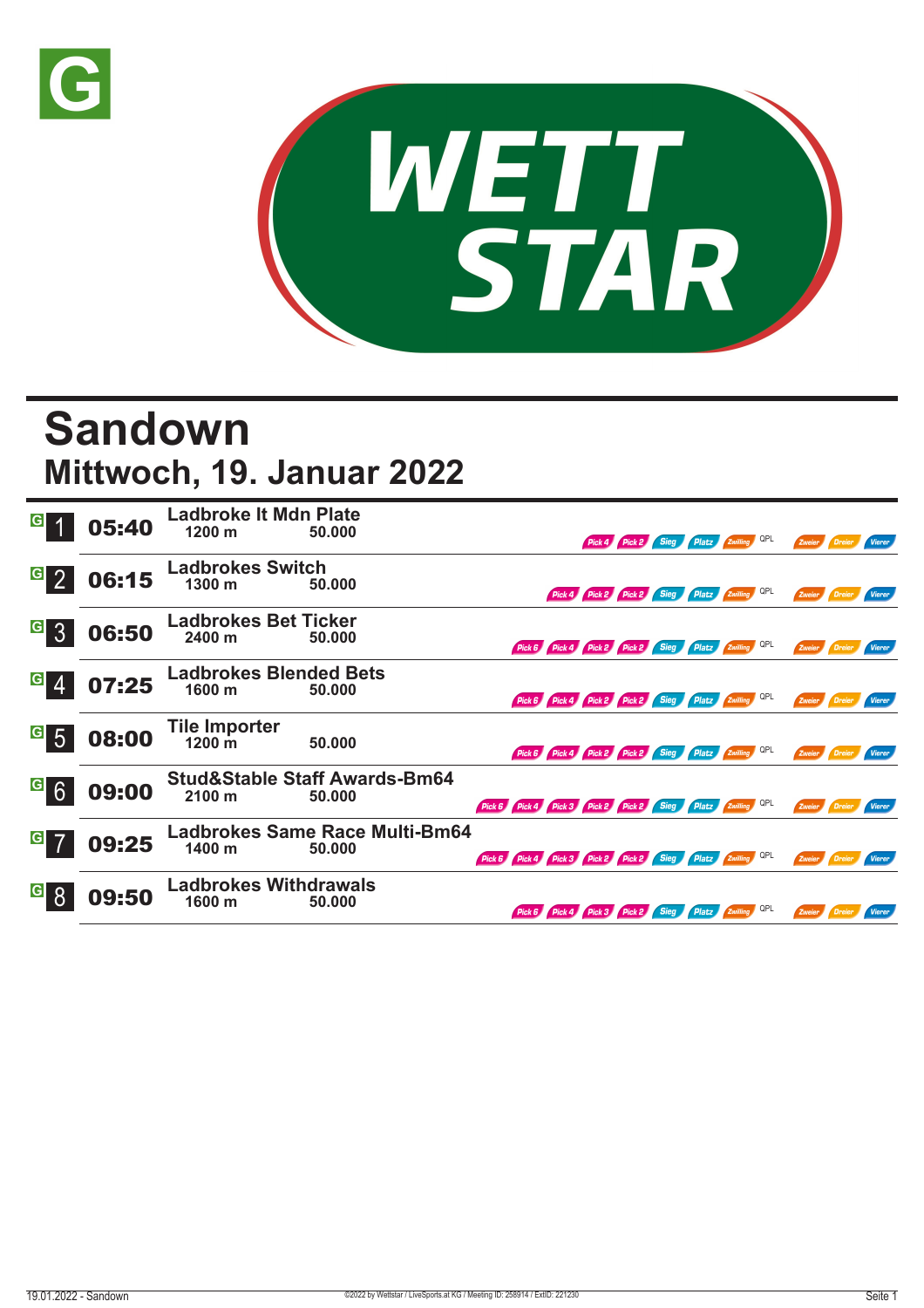| Abreed<br>Aesop<br>Agnelli<br>Alessandro<br>Ally's Reward<br>Amfissa<br>Angel Rock<br>Annunciate<br>Antipodes<br>Award Me<br>Baglioni<br>Barragunda<br>Bellinger<br>Bookman<br>Cardigan Queen | 6<br>8<br>8<br>6<br>8<br>8<br>8 | Dickensian<br>Dimaggio<br>D'Jumbuck<br>Double Chance<br>Dueastar<br>Ears The Barman<br>El Cordobes<br>Eludina<br>Fiji<br>Forged<br>French Moon<br>Gate Crash<br>Green Belt<br>Hanaki Warrior<br><b>Hard Squeeze</b><br>Hasseltoff | 8<br>5<br>6<br>6<br>6<br>8                                                                                                                                  | Inner Spirit<br>Island Joy<br>Ithacan<br>Jesta Dreama<br>Jucconi<br>Jungle Jim<br>Kazio<br>Kiptanui<br>I arrikin<br>Laughing Grizzley<br>Logan Street Lion<br>Look Sharpish<br>Lovin' Laughs<br>Manhattan Sting<br>Mark Of The Man<br>Masako | 5<br>6<br>8<br>5<br>5<br>6<br>8<br>3<br>3<br>5<br>3<br>8    | Miss Five Hundred<br>Miss Middle Park<br>Miss Tenthousand<br>Murrami Express<br><b>Nottaris</b><br>Ocean's Thirteen<br>Only Need Time<br>Oughton<br>Poppy Joan<br>Quindi Pensi<br>Rapid Ruby<br>Rock Wave<br>Roederer<br>Rolling Moss<br>Royal Fox | 3<br>$\overline{c}$<br>6<br>5<br>$\overline{2}$<br>6<br>5<br>4<br>3 | Sheezabigdeel<br>Smart Elissim<br><b>Star Spirit</b><br>Stirrup<br>Surekat<br>Tatalina<br><b>Tempest Charm</b><br>Throntari<br><b>Twelve Gauge</b><br><b>Unfair Dismissal</b><br>Vardani<br>Vasmee<br>Victory Bay<br>White Heath<br>Wisaka<br>Zachaz | 3<br>2 |
|-----------------------------------------------------------------------------------------------------------------------------------------------------------------------------------------------|---------------------------------|-----------------------------------------------------------------------------------------------------------------------------------------------------------------------------------------------------------------------------------|-------------------------------------------------------------------------------------------------------------------------------------------------------------|----------------------------------------------------------------------------------------------------------------------------------------------------------------------------------------------------------------------------------------------|-------------------------------------------------------------|----------------------------------------------------------------------------------------------------------------------------------------------------------------------------------------------------------------------------------------------------|---------------------------------------------------------------------|------------------------------------------------------------------------------------------------------------------------------------------------------------------------------------------------------------------------------------------------------|--------|
| Chapel Lane<br>Cherrypick                                                                                                                                                                     |                                 | Hengroen                                                                                                                                                                                                                          |                                                                                                                                                             | Matron Bullwinkel                                                                                                                                                                                                                            | 4<br>5                                                      | <b>Royal Volley</b><br>Seeingisbelieving<br>Seonee                                                                                                                                                                                                 | 6<br>4                                                              | Zancada                                                                                                                                                                                                                                              | 8      |
| De Long Star<br>WANN STARTET IHR JOCKEY / FAHRER                                                                                                                                              |                                 | Her Empire                                                                                                                                                                                                                        |                                                                                                                                                             | Megamea                                                                                                                                                                                                                                      |                                                             |                                                                                                                                                                                                                                                    |                                                                     | Zimowy                                                                                                                                                                                                                                               |        |
| A Lynch<br><b>Blaike Mcdougall</b><br>Campbell Rawiller<br>Damian Lane<br>Declan Bates<br>H Coffev<br>Jamie Mott<br>Jye Mcneil<br>Lewis German<br>Luke Nolen                                  | 6<br>6<br>3,8                   | 1,3,5,6<br>1,7,8<br>1,3,8<br>5,6,7<br>2, 3, 4, 6, 7, 8                                                                                                                                                                            | Alana Kelly<br><b>Brett Prebble</b><br>Chloe Azzopardi<br>Ethan Brown<br>Jack Hill<br>Jordan Childs<br>Lachlan King<br>Liam Riordan<br><b>Madison Llovd</b> | Damien Thornton                                                                                                                                                                                                                              | 2,4,6<br>8<br>3<br>2,7,8<br>1,3,6,7<br>3<br>5<br>6.7<br>5.8 | Ben Allen<br><b>Brian Higgins</b><br><b>Craig Newitt</b><br>Daniel Stackhouse<br>Fred W Kersley<br>Jamie Kah<br>Josh Richards<br>Laura Lafferty<br>Logan Mcneil<br>Mark Zahra                                                                      |                                                                     | 8<br>1,4<br>6<br>5,8<br>1,6,7<br>1,2,3,4,5,7,8<br>2,3,4,6,7,8<br>5,7,8<br>2,5<br>4,5,7,8                                                                                                                                                             |        |

## **WANN STARTET IHR TRAINER...**

**Matthew Cartwright 2,5,6,8 Nathan Punch 6 Patrick Moloney 1,3 Rhys Mcleod 2 Teodore Nugent 1,3,4,7,8 Thomas Stockdale 3,8**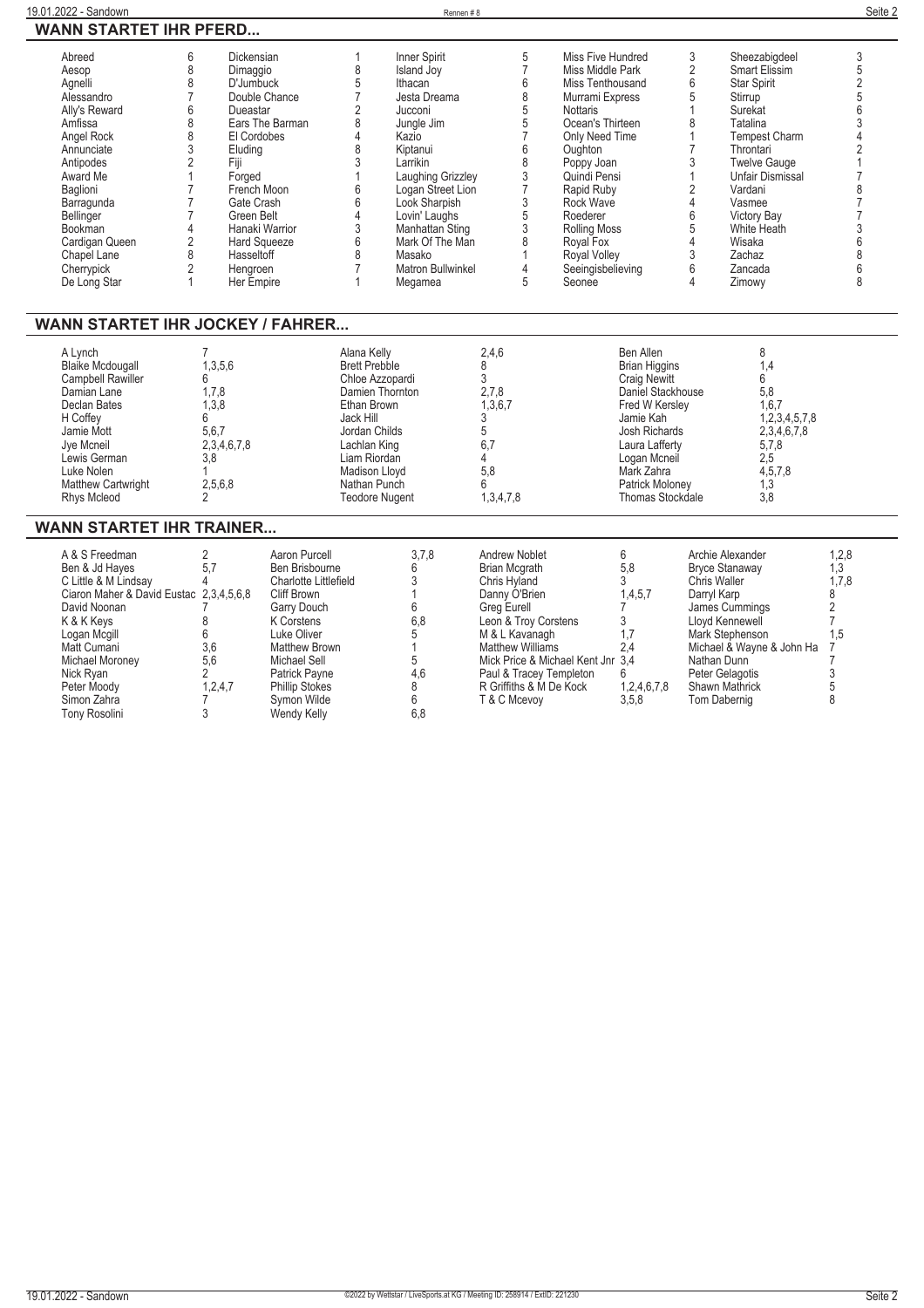| 19.01.2022 - Sandown            |                                                                                                    | Rennen #1                                                 | Seite 3 |
|---------------------------------|----------------------------------------------------------------------------------------------------|-----------------------------------------------------------|---------|
| $\overline{G}$                  | 1200 m<br>50.000                                                                                   | Ladbroke It Mdn Plate<br>Rennpreis: 50.000                |         |
| 05:40                           |                                                                                                    |                                                           |         |
| 1200                            | QPL<br>Sieg<br>Platz<br>Zwilling                                                                   | Pick 2 Pick 4<br><b>Dreier</b><br><b>Vierer</b><br>Zweier |         |
| И<br>59.5                       | <b>Nottaris</b><br>4j. b W (Swiss Ace - Lady Hepburn)<br>Trainer: Cliff Brown<br>۸<br>Ŋ            |                                                           |         |
| Box: 5<br>ML: 31,0              | <b>Ethan Brown</b>                                                                                 |                                                           |         |
| $\overline{\mathbf{2}}$<br>59.5 | <b>Quindi Pensi</b><br>4j. b W (So You Think - Rebel Dancer)<br>Trainer: Matthew Brown<br>ಷ        |                                                           |         |
| Box: 9<br>ML: 41,0              | <b>Brian Higgins</b>                                                                               |                                                           |         |
| 3<br>59.5                       | <b>Twelve Gauge</b><br>5j. b/br W (Bullet Train - Circus Rock)<br>Trainer: Bryce Stanaway<br>э     |                                                           |         |
| Box: 8<br>ML: 201,0             | <b>Teodore Nugent</b>                                                                              |                                                           |         |
| 4<br>58.0                       | <b>Dickensian</b><br>3j. br W (Tavistock - Street 'em Sheila)<br>Trainer: Peter Moody              |                                                           |         |
| Box: 1<br>ML: 46,0              | <b>Luke Nolen</b>                                                                                  |                                                           |         |
| 5<br>58.0                       | <b>Forged</b><br>3j. b W (Exosphere - Real Desire)<br>Trainer: Chris Waller<br>đQ<br>康             |                                                           |         |
| Box: 6<br>ML: 65,0              | Damian Lane                                                                                        |                                                           |         |
| 6<br>57.5                       | <b>Only Need Time</b><br>4j. ch S (Headwater - Baylie Louise)<br>Trainer: Mark Stephenson          |                                                           |         |
| Box: 10<br>ML: 31,0             | <b>Blaike Mcdougall</b>                                                                            |                                                           |         |
| 7<br>56.0                       | <b>Award Me</b><br>3j. br S (Shamus Award - Believe You Me)<br>Trainer: Danny O'Brien<br>d9<br> 0  |                                                           |         |
| Box: 7<br>ML: 46,0              | Jamie Kah                                                                                          |                                                           |         |
| 8<br>56.0                       | De Long Star<br>3j. b/br S (Squamosa - Ruby Trois)<br>Trainer: R Griffiths & M De Kock<br>dQ.<br>Ø |                                                           |         |
| Box: 3<br>ML: 15,0              | <b>Patrick Moloney</b>                                                                             |                                                           |         |
| 9<br>56.0                       | <b>Her Empire</b><br>3j. b S (Deep Field - She's Not)<br>Trainer: M & L Kavanagh<br>۵ij            |                                                           |         |
| Box: 4<br>ML: 46,0              | <b>Fred W Kersley</b>                                                                              |                                                           |         |
| И<br>56.0                       | <b>Masako</b><br>3j. b S (Real Impact - Absolute Empress)<br>Trainer: Archie Alexander             |                                                           |         |
| Box: 2<br>ML: 46,0              | <b>Declan Bates</b>                                                                                |                                                           |         |
| Ergebnis:                       | Quoten:                                                                                            |                                                           |         |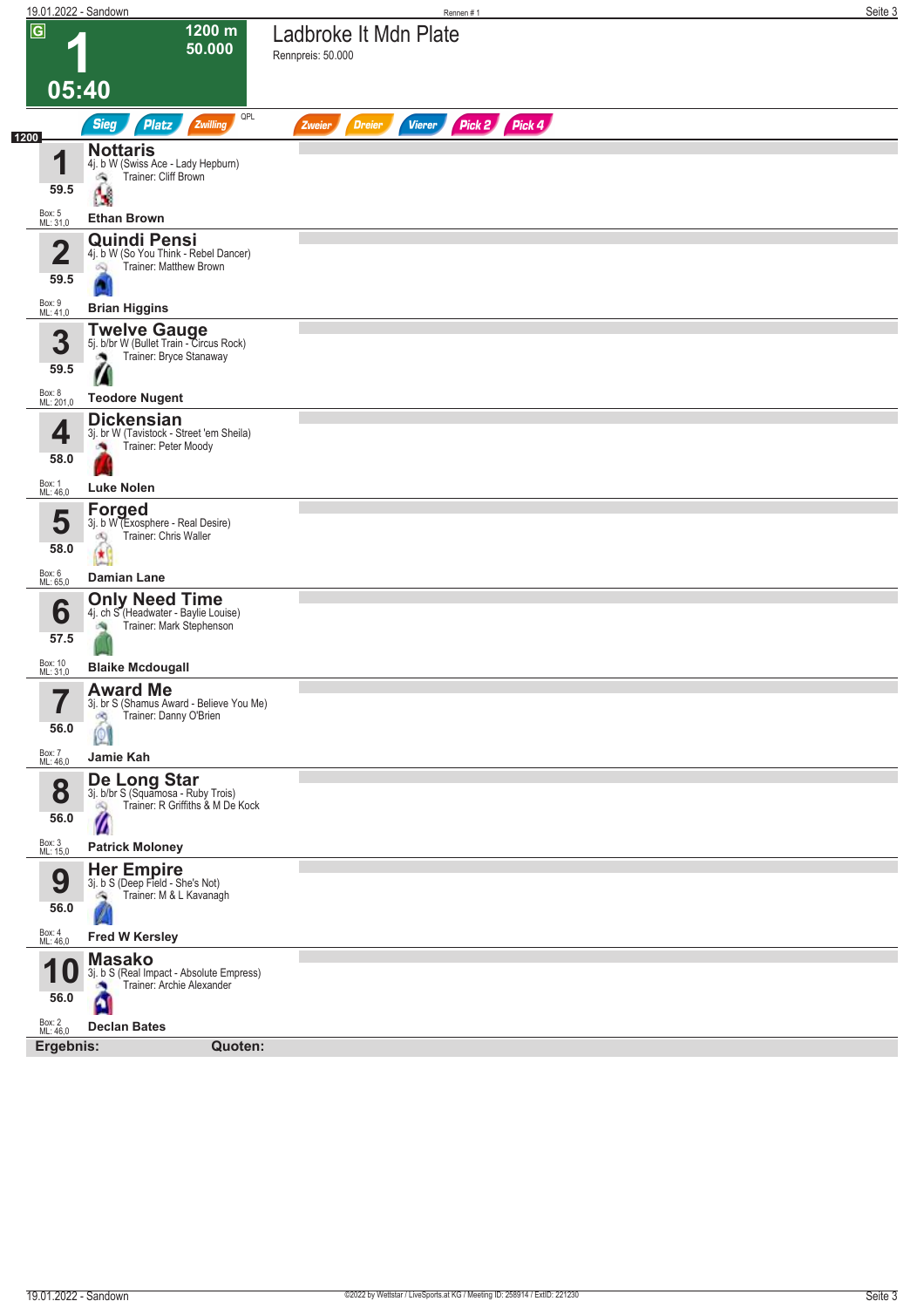| 19.01.2022 - Sandown        |                                                                                                           | Rennen#2                                                         | Seite 4 |
|-----------------------------|-----------------------------------------------------------------------------------------------------------|------------------------------------------------------------------|---------|
| $\overline{G}$              | 1300 m<br>50.000                                                                                          | <b>Ladbrokes Switch</b><br>Rennpreis: 50.000                     |         |
| 06:15                       |                                                                                                           |                                                                  |         |
|                             | QPL<br><b>Sieg</b><br><b>Platz</b><br>Zwilling                                                            | Pick 2 Pick 2 Pick 4<br><b>Dreier</b><br><b>Vierer</b><br>Zweier |         |
| 1300                        |                                                                                                           |                                                                  |         |
| 1<br>61.5                   | <b>Cardigan Queen</b><br>3j. ch S (Sebring - Queen Of Eight)<br>Trainer: Ciaron Maher & David Eustace     |                                                                  |         |
| Box: 7<br>ML: 48,0          | <b>Matthew Cartwright</b>                                                                                 |                                                                  |         |
| $\mathbf 2$                 | <b>Star Spirit</b><br>3j. b S (Star Witness - Winning Line)<br>Trainer: Archie Alexander<br>$\mathcal{R}$ |                                                                  |         |
| 61.0<br>Box: 5<br>ML: 501,0 | a<br><b>Josh Richards</b>                                                                                 |                                                                  |         |
| 3<br>60.0                   | <b>Throntari</b><br>3j. br/bl S (Alpine Eagle - Must Be Mink)<br>Trainer: R Griffiths & M De Kock<br>dQ.  |                                                                  |         |
| Box: 3<br>ML: 44,0          | Ø<br><b>Damien Thornton</b>                                                                               |                                                                  |         |
| 4                           | <b>Cherrypick</b><br>3j. b S (Lionhearted - Beau Vallon)<br>Trainer: Peter Moody                          |                                                                  |         |
| 59.0<br>Box: 1<br>ML: 4,0   | ø<br><b>Logan Mcneil</b>                                                                                  |                                                                  |         |
|                             | <b>Dueastar</b>                                                                                           |                                                                  |         |
| 5<br>59.0                   | 3j. ch S (Zoustar - Tendue)<br><b>Trainer: Matthew Williams</b><br>đ.<br>Ξ                                |                                                                  |         |
| Box: 8<br>ML: 95,0          | <b>Alana Kelly</b>                                                                                        |                                                                  |         |
| 6                           | <b>Miss Middle Park</b><br>3j. b S (Maurice - Gibraltar Campion)<br>Trainer: A & S Freedman<br>A          |                                                                  |         |
| 59.0<br>Box: 6<br>ML: 48,0  | 0<br>Jamie Kah                                                                                            |                                                                  |         |
| 7<br>I<br>58.5              | Rapid Ruby<br>3j. b S (Rubick - The Midnight Hour)<br>Trainer: Nick Ryan<br>鸿                             |                                                                  |         |
| Box: 4<br>ML: 95,0          | <b>Rhys Mcleod</b>                                                                                        |                                                                  |         |
| 8<br>58.0                   | <b>Antipodes</b><br>3j. b S (Territories - Rio Osa)<br>Trainer: James Cummings                            |                                                                  |         |
| Box: 2<br>ML: 95,0          | <b>Jye Mcneil</b>                                                                                         |                                                                  |         |
| Ergebnis:                   | <b>Quoten:</b>                                                                                            |                                                                  |         |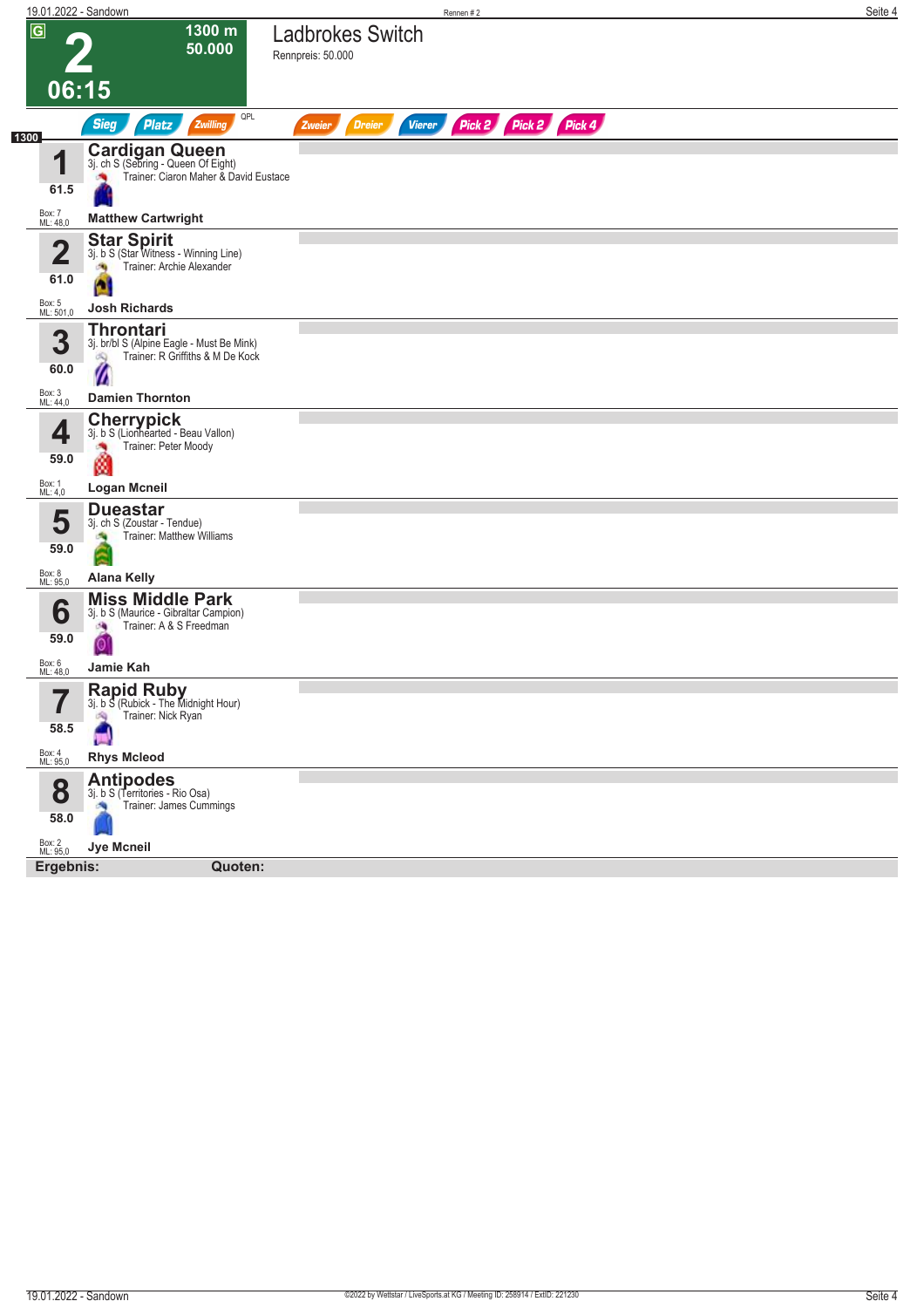| 19.01.2022 - Sandown        |                                                                                                           | Rennen#3                                                                | Seite 5 |
|-----------------------------|-----------------------------------------------------------------------------------------------------------|-------------------------------------------------------------------------|---------|
| $\overline{G}$              | 2400 m<br>50.000                                                                                          | <b>Ladbrokes Bet Ticker</b><br>Rennpreis: 50.000                        |         |
| 06:50                       |                                                                                                           |                                                                         |         |
|                             | QPL<br><b>Sieg</b><br>Platz<br>Zwilling                                                                   | Pick 2 Pick 2 Pick 4 Pick 6<br><b>Dreier</b><br><b>Vierer</b><br>Zweier |         |
| 2400<br>1<br>60.0           | <b>Laughing Grizzley</b><br>4j. b W (Sebring - Banc De Fortune)<br>Trainer: Mick Price & Michael Kent Jnr |                                                                         |         |
| Box: 10<br>ML: 21,0         | <b>Thomas Stockdale</b>                                                                                   |                                                                         |         |
|                             | Fiji                                                                                                      |                                                                         |         |
| 2<br>59.0                   | 5j. b W (Muhaarar - Tropical Paradise)<br>Trainer: Aaron Purcell                                          |                                                                         |         |
| Box: 7<br>ML: 10,0          | <b>Declan Bates</b>                                                                                       |                                                                         |         |
| 3<br>59.0                   | <b>Look Sharpish</b><br>5j. gr S (Pins - Singasong)<br>Trainer: Leon & Troy Corstens<br>啕                 |                                                                         |         |
|                             | М                                                                                                         |                                                                         |         |
| Box: 12<br>ML: 10,0         | <b>Chloe Azzopardi</b><br><b>Royal Volley</b>                                                             |                                                                         |         |
| 4<br>59.0                   | 8j. br W (Viscount - Evert)<br>Trainer: Charlotte Littlefield                                             |                                                                         |         |
| Box: 8<br>ML: 26,0          | <b>Jack Hill</b>                                                                                          |                                                                         |         |
| 5<br>59.0                   | <b>White Heath</b><br>6j. gr W (Dalakhani - Perfect Kiss)<br>Trainer: Tony Rosolini<br><b>PA</b>          |                                                                         |         |
| Box: 2<br>ML: 51,0          | đ<br><b>Lewis German</b>                                                                                  |                                                                         |         |
|                             | <b>Annunciate</b>                                                                                         |                                                                         |         |
| 6<br>58.5                   | 7j. b/br W (All Too Hard - Ailalea)<br>Trainer: Chris Hyland<br>×,<br>$\frac{1}{2}$                       |                                                                         |         |
| Box: 4<br>ML: 42,0          | <b>Josh Richards</b>                                                                                      |                                                                         |         |
| 7<br>$\blacksquare$<br>57.5 | <b>Manhattan Sting</b><br>5j. b W (Dundeel - Manhattan Mam)<br>Trainer: Chris Hyland                      |                                                                         |         |
| Box: 1<br>ML: 31,0          | <b>Ethan Brown</b>                                                                                        |                                                                         |         |
| 8<br>57.5                   | <b>Miss Five Hundred</b><br>6j. b S (Dundeel - Cinque Cento)<br>Trainer: Peter Gelagotis<br>$\bullet$     |                                                                         |         |
| Box: 6<br>ML: 55,0          | Jye Mcneil                                                                                                |                                                                         |         |
| 9<br>57.5                   | <b>Tatalina</b><br>6j. br S (Ocean Park - Gemini)<br>Trainer: T & C Mcevoy                                |                                                                         |         |
| Box: 11<br>ML: 10,0         | <b>Blaike Mcdougall</b>                                                                                   |                                                                         |         |
| 1 U<br>57.0                 | <b>Poppy Joan</b><br>5j. b/br S (Street Boss - La Gazelle)<br>Trainer: Ciaron Maher & David Eustace       |                                                                         |         |
| Box: 5<br>ML: 42,0          | Jamie Kah                                                                                                 |                                                                         |         |
| И<br>и                      | <b>Sheezabigdeel</b><br>5j. b S (Dundeel - Macarthur Park)<br>Trainer: Matt Cumani                        |                                                                         |         |
| 57.0                        | A                                                                                                         |                                                                         |         |
| Box: 3<br>ML: 9,0           | <b>Patrick Moloney</b><br><b>Hanaki Warrior</b>                                                           |                                                                         |         |
| 54.0                        | 8j. b/br W (Shamoline Warrior - Spanish Melod<br>Trainer: Bryce Stanaway                                  |                                                                         |         |
| Box: 9<br>ML: 101,0         | <b>Teodore Nugent</b>                                                                                     |                                                                         |         |
|                             | Ergebnis:<br>Quoten:                                                                                      |                                                                         |         |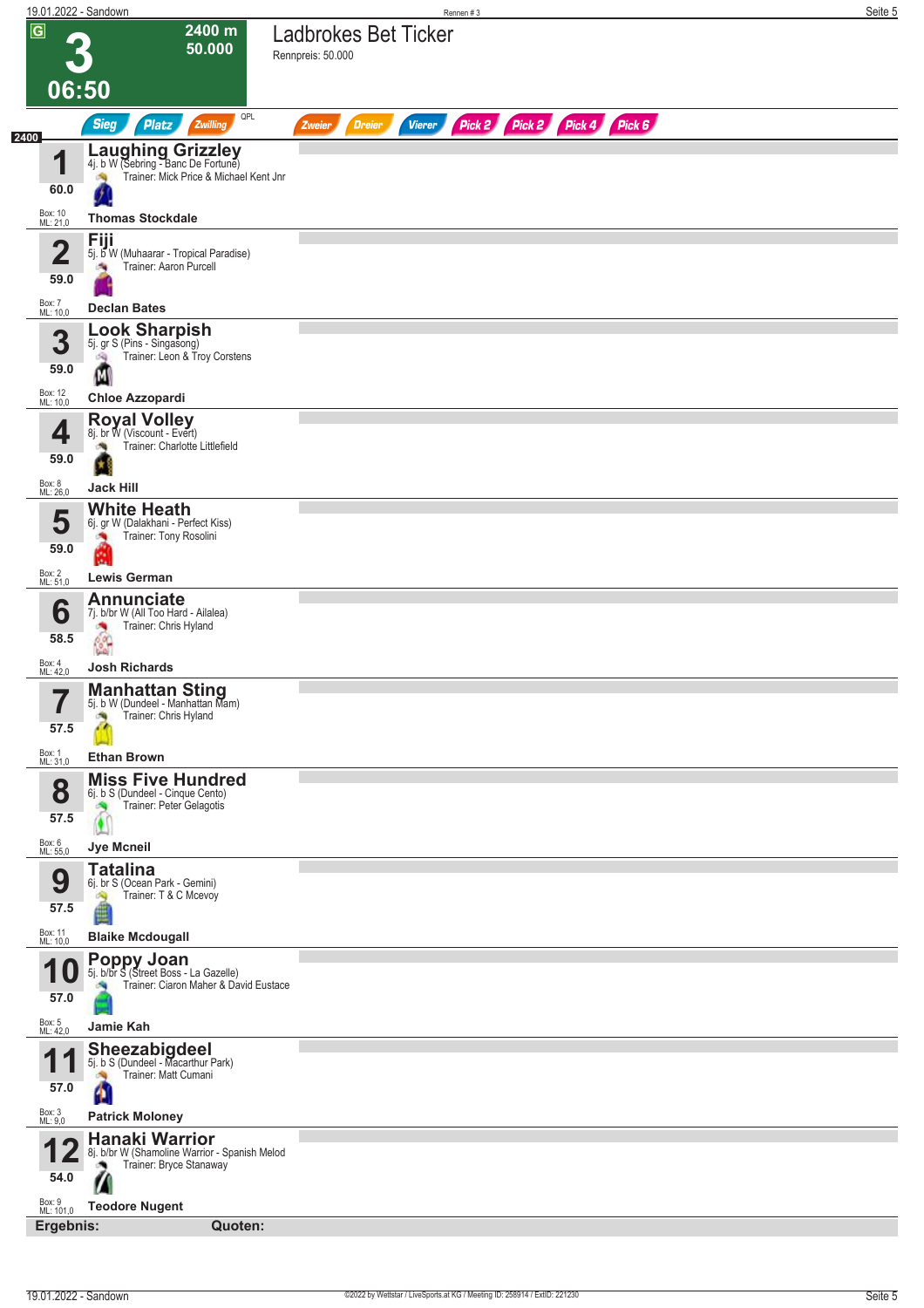| 19.01.2022 - Sandown            |                                                                                                              | Rennen#4                                                                   | Seite 6 |
|---------------------------------|--------------------------------------------------------------------------------------------------------------|----------------------------------------------------------------------------|---------|
| $\overline{G}$                  | 1600 m<br>50.000                                                                                             | <b>Ladbrokes Blended Bets</b><br>Rennpreis: 50.000                         |         |
| 07:25                           |                                                                                                              |                                                                            |         |
|                                 | QPL<br><b>Sieg</b><br><b>Platz</b><br>Zwilling                                                               | Pick 2 Pick 4 Pick 6<br>Pick 2<br><b>Dreier</b><br><b>Vierer</b><br>Zweier |         |
| 1600                            | <b>Green Belt</b>                                                                                            |                                                                            |         |
| 4                               | 3j. ch H (Declaration Of War - Wangari)<br>Trainer: Mick Price & Michael Kent Jnr<br>海                       |                                                                            |         |
| 60.0                            |                                                                                                              |                                                                            |         |
| Box: 8<br>ML: 235,0             | Jamie Kah                                                                                                    |                                                                            |         |
| $\overline{\mathbf{2}}$<br>59.5 | <b>El Cordobes</b><br>3j. b W (All Too Hard - Pasadoble)<br>Trainer: Danny O'Brien                           |                                                                            |         |
| Box: 5<br>ML: 9,0               | <b>Liam Riordan</b>                                                                                          |                                                                            |         |
| 3<br>59.0                       | <b>Rock Wave</b><br>3j. b W (Nicconi - Rock Hit)<br>Trainer: Peter Moody                                     |                                                                            |         |
| Box: 4<br>ML: 12,0              | ø<br><b>Brian Higgins</b>                                                                                    |                                                                            |         |
|                                 | <b>Royal Fox</b>                                                                                             |                                                                            |         |
| 4<br>59.0                       | 3j. b W (Foxwedge - Juliet's Princess)<br>Trainer: Matthew Williams<br><b>CAN</b>                            |                                                                            |         |
| Box: 1<br>ML: 15,0              | <b>Mark Zahra</b>                                                                                            |                                                                            |         |
| 5<br>58.5                       | <b>Bookman</b><br>3j. b W (Xtravagant - Mussenden)<br>Trainer: C Little & M Lindsay                          |                                                                            |         |
| Box: 7<br>ML: 15,0              | <b>Teodore Nugent</b>                                                                                        |                                                                            |         |
| 6<br>57.5                       | <b>Matron Bullwinkel</b><br>3j. b/br S (So You Think - Erika)<br>Trainer: Ciaron Maher & David Eustace<br>淘  |                                                                            |         |
| Box: 2<br>ML: 12,0              | <b>Jye Mcneil</b>                                                                                            |                                                                            |         |
| ب کا<br>57.0                    | <b>Seonee</b><br>3j. b/br S (Winning Rupert - Mowgli)<br>Trainer: Patrick Payne<br>×<br>$\pmb{\ast}$         |                                                                            |         |
| Box: 6<br>ML: 44,0              | <b>Alana Kelly</b>                                                                                           |                                                                            |         |
| 8<br>56.5                       | <b>Tempest Charm</b><br>3j. gr/br S (Trust In A Gust - Magic Pulse)<br>Trainer: R Griffiths & M De Kock<br>Ø |                                                                            |         |
| Box: 3<br>ML: 8,0               | <b>Josh Richards</b>                                                                                         |                                                                            |         |
| Ergebnis:                       | Quoten:                                                                                                      |                                                                            |         |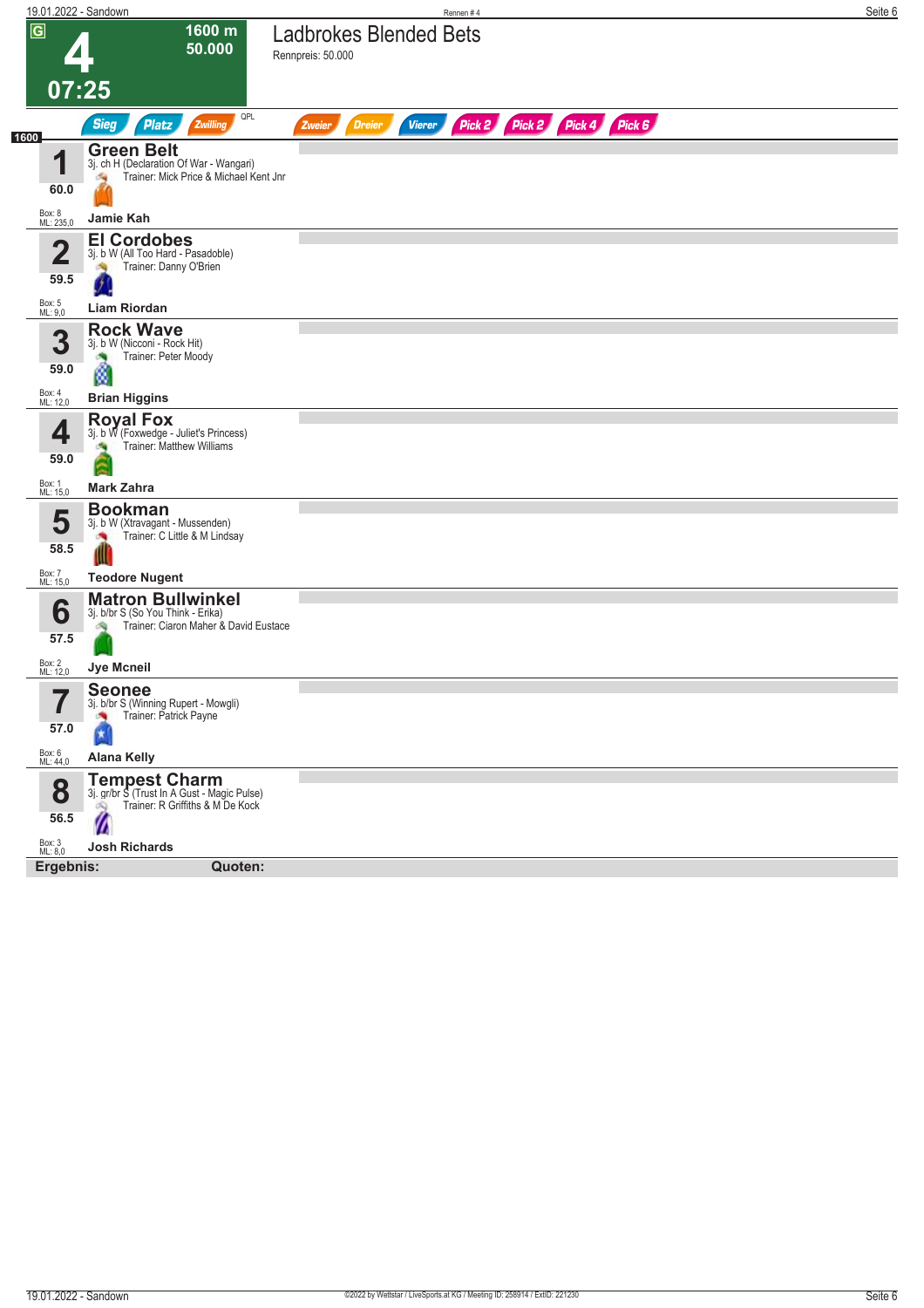|                                                   | 19.01.2022 - Sandown                                                                                                          |                                    | Rennen#5      |                             |  | Seite 7 |
|---------------------------------------------------|-------------------------------------------------------------------------------------------------------------------------------|------------------------------------|---------------|-----------------------------|--|---------|
| $\overline{G}$                                    | 1200 m<br>50.000<br>08:00                                                                                                     | Tile Importer<br>Rennpreis: 50.000 |               |                             |  |         |
|                                                   | QPL<br><b>Sieg</b><br><b>Platz</b><br>Zwilling                                                                                | <b>Dreier</b><br>Zweier            | <b>Vierer</b> | Pick 2 Pick 2 Pick 4 Pick 6 |  |         |
| 1200<br>и<br>62.5                                 | <b>Smart Elissim</b><br>6j. b W (Smart Missile - Nobody But You)<br>Trainer: Ben & Jd Hayes                                   |                                    |               |                             |  |         |
| Box: 8<br>ML: 11,0                                | <b>Logan Mcneil</b>                                                                                                           |                                    |               |                             |  |         |
| $\overline{\mathbf{2}}$<br>61.5                   | <b>D'Jumbuck</b><br>4j. ch W (Starspangledbanner - Carousing)<br>Trainer: Brian Mcgrath<br>Q                                  |                                    |               |                             |  |         |
| Box: 6<br>ML: 10,0                                | <b>Matthew Cartwright</b>                                                                                                     |                                    |               |                             |  |         |
| 3<br>61.5<br>Box: 5<br>ML: 55,0                   | <b>Jucconi</b><br>4j. b W (Nicconi - Jurasound)<br>Trainer: T & C Mcevoy<br>裪<br><b>Madison Lloyd</b>                         |                                    |               |                             |  |         |
| 4<br>61.5                                         | <b>Rolling Moss</b><br>8j. br W (Moshe - Zoeanos)<br>Trainer: Shawn Mathrick                                                  |                                    |               |                             |  |         |
| Box: 9<br>ML: 41,0                                | <b>Laura Lafferty</b>                                                                                                         |                                    |               |                             |  |         |
| 5<br>61.0<br>Box: 2<br>ML: 6,0                    | Jungle Jim<br>4j. b/br W (Canford Cliffs - Vikea)<br>Trainer: Michael Moroney<br><b>Jordan Childs</b>                         |                                    |               |                             |  |         |
| 6<br>59.0<br>Box: 4<br>ML: 37,0                   | <b>Inner Spirit</b><br>4j. b W (Wandjina - Inishowen)<br>Trainer: Ciaron Maher & David Eustace<br>×<br>Ш<br><b>Mark Zahra</b> |                                    |               |                             |  |         |
| 7<br>$\blacksquare$<br>59.0<br>Box: 7<br>ML: 31,0 | Lovin' Laughs<br>5j. b W (Foreplay - Caribbea)<br>Trainer: Michael Sell<br>×<br><b>Jamie Mott</b>                             |                                    |               |                             |  |         |
| 8<br>58.5                                         | <b>Murrami Express</b><br>3j. b W (Shamexpress - Miss Avalon)<br>Trainer: Danny O'Brien<br>淘<br>Q                             |                                    |               |                             |  |         |
| Box: 3<br>ML: 35,0<br>9<br>58.0                   | Jamie Kah<br><b>Megamea</b><br>5j. b S (Master Of Design - Haumea)<br>Trainer: Luke Oliver<br>×                               |                                    |               |                             |  |         |
| Box: 1<br>ML: 21,0                                | <b>Daniel Stackhouse</b>                                                                                                      |                                    |               |                             |  |         |
| 56.5<br>Box: 10<br>ML: 101,0                      | Stirrup<br>5j. b W (Warhorse - Mukda Moonlight)<br>Trainer: Mark Stephenson<br>询<br><b>Blaike Mcdougall</b>                   |                                    |               |                             |  |         |
| Ergebnis:                                         | Quoten:                                                                                                                       |                                    |               |                             |  |         |
|                                                   |                                                                                                                               |                                    |               |                             |  |         |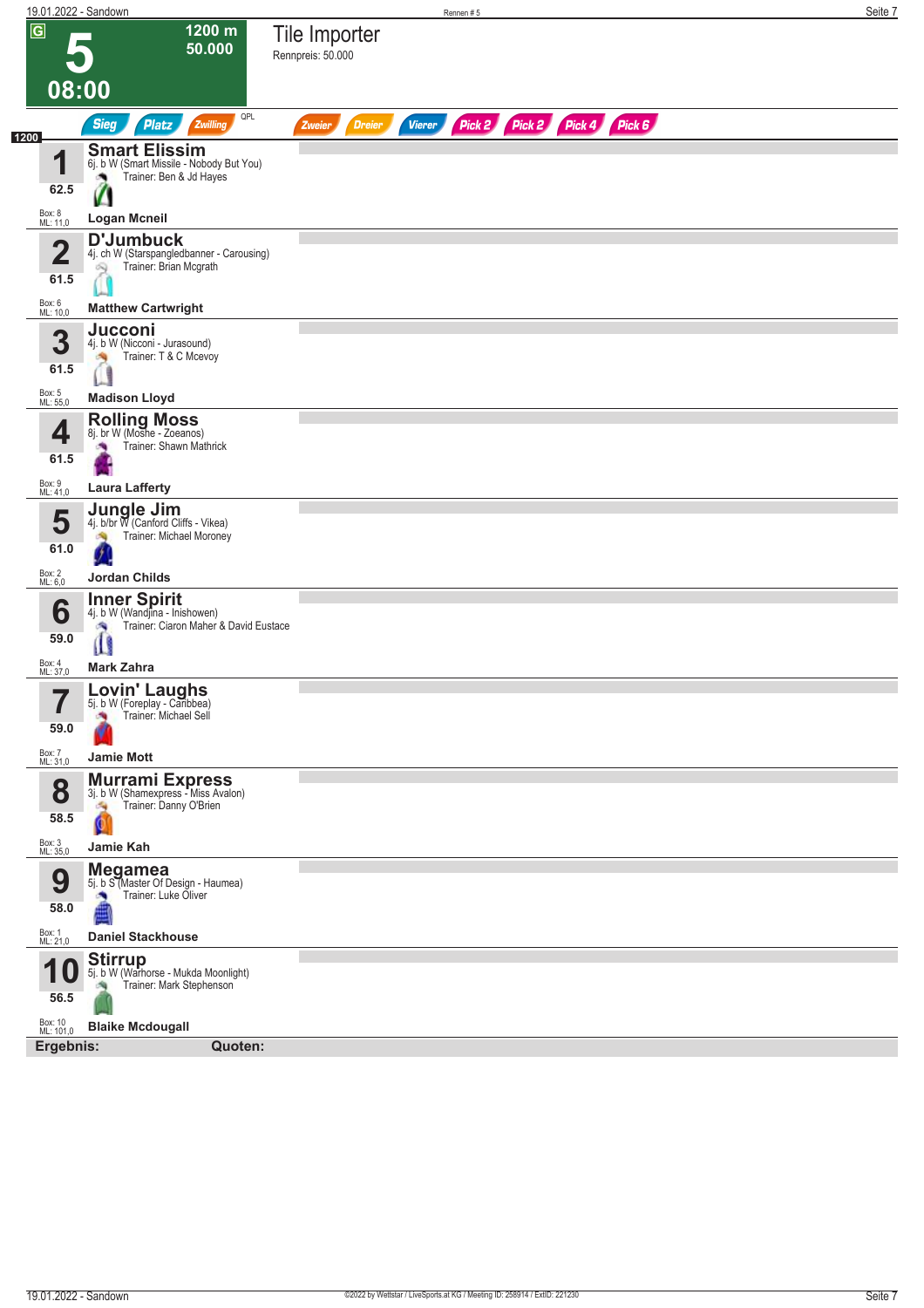| 19.01.2022 - Sandown            |                                                                                                   | Rennen#6                                                                       | Seite 8 |
|---------------------------------|---------------------------------------------------------------------------------------------------|--------------------------------------------------------------------------------|---------|
| $\overline{G}$<br>09:00         | 2100 m<br>50.000<br>$\bullet$                                                                     | Stud&Stable Staff Awards-Bm64<br>Rennpreis: 50.000                             |         |
|                                 | QPL<br><b>Sieg</b><br>Platz<br>Zwilling                                                           | Pick 2 Pick 2 Pick 3 Pick 4 Pick 6<br><b>Vierer</b><br><b>Dreier</b><br>Zweier |         |
| 2100                            | Seeingisbelieving<br>7j. ch W (Sebring - Dream 'n' Believe)                                       |                                                                                |         |
| 1<br>63.5                       | Trainer: Paul & Tracey Templeton                                                                  |                                                                                |         |
| Box: 11<br>ML: 31,0             | а<br><b>Campbell Rawiller</b>                                                                     |                                                                                |         |
|                                 | <b>Gate Crash</b>                                                                                 |                                                                                |         |
| $\overline{\mathbf{2}}$<br>61.5 | 4j. br W (Roc De Cambes - Show Up)<br>Trainer: Patrick Payne<br>洩                                 |                                                                                |         |
| Box: 7<br>ML: 27,0              | <b>Alana Kelly</b>                                                                                |                                                                                |         |
|                                 | <b>Miss Tenthousand</b>                                                                           |                                                                                |         |
| 3<br>60.5                       | 5j. br S (Spirit Of Boom - Kenbelle)<br>Trainer: Ciaron Maher & David Eustace<br>Ą                |                                                                                |         |
| Box: 2<br>ML: 10,0              | <b>Josh Richards</b>                                                                              |                                                                                |         |
| 4<br>60.0                       | <b>Abreed</b><br>4j. b W (Dundeel - Lateral)<br>Trainer: Andrew Noblet<br>a,<br>$\sqrt{2}$        |                                                                                |         |
| Box: 5<br>ML: 75,0              | <b>Blaike Mcdougall</b>                                                                           |                                                                                |         |
| 5<br>60.0                       | <b>Roederer</b><br>5j. ch W (Not A Single Doubt - More Bubbly)<br>Trainer: Logan Mcgill           |                                                                                |         |
| Box: 4<br>ML: 10,0              | <b>Ethan Brown</b><br><b>Zancada</b>                                                              |                                                                                |         |
| 6<br>60.0                       | 6j. b/br W (Dawn Approach - Titian Silk)<br>Trainer: Matt Cumani                                  |                                                                                |         |
| Box: 3<br>ML: 31,0              | <b>Fred W Kersley</b>                                                                             |                                                                                |         |
| 7<br>$\blacksquare$<br>59.5     | <b>Kiptanui</b><br>5j. b W (Deep Field - Cafe Scientific)<br>Trainer: Wendy Kelly<br>沟            |                                                                                |         |
| Box: 1<br>ML: 20,0              | <b>Craig Newitt</b>                                                                               |                                                                                |         |
| 8<br>59.0                       | <b>French Moon</b><br>4j. br W (Puissance De Lune - Manhattan Trea<br>Trainer: Symon Wilde<br>ø   |                                                                                |         |
| Box: 13<br>ML: 75,0             | <b>H</b> Coffey                                                                                   |                                                                                |         |
| 9<br>59.0                       | <b>Wisaka</b><br>4j. b W (Tavistock - Sarvon)<br>Trainer: Michael Moroney                         |                                                                                |         |
| Box: 12<br>ML: 7,0              | <b>Jamie Mott</b><br><b>Ally's Reward</b>                                                         |                                                                                |         |
| 58.5                            | 9j. b S (Reward For Effort - Encargo)<br>Trainer: Garry Douch<br>Ш                                |                                                                                |         |
| Box: 6<br>ML: 501,0             | <b>Nathan Punch</b>                                                                               |                                                                                |         |
| И<br>58.5                       | <b>Ithacan</b><br>4j. br W (Roman Emperor - Dream Alibi)<br>Trainer: K Corstens<br>a,<br>Q        |                                                                                |         |
| Box: 8<br>ML: 21,0              | <b>Jye Mcneil</b>                                                                                 |                                                                                |         |
| 56.5                            | <b>Hard Squeeze</b><br>4j. ch S (All Too Hard - Exsqueeze Me)<br>Trainer: R Griffiths & M De Kock |                                                                                |         |
| Box: 10<br>ML: 15,0             | <b>Lachlan King</b>                                                                               |                                                                                |         |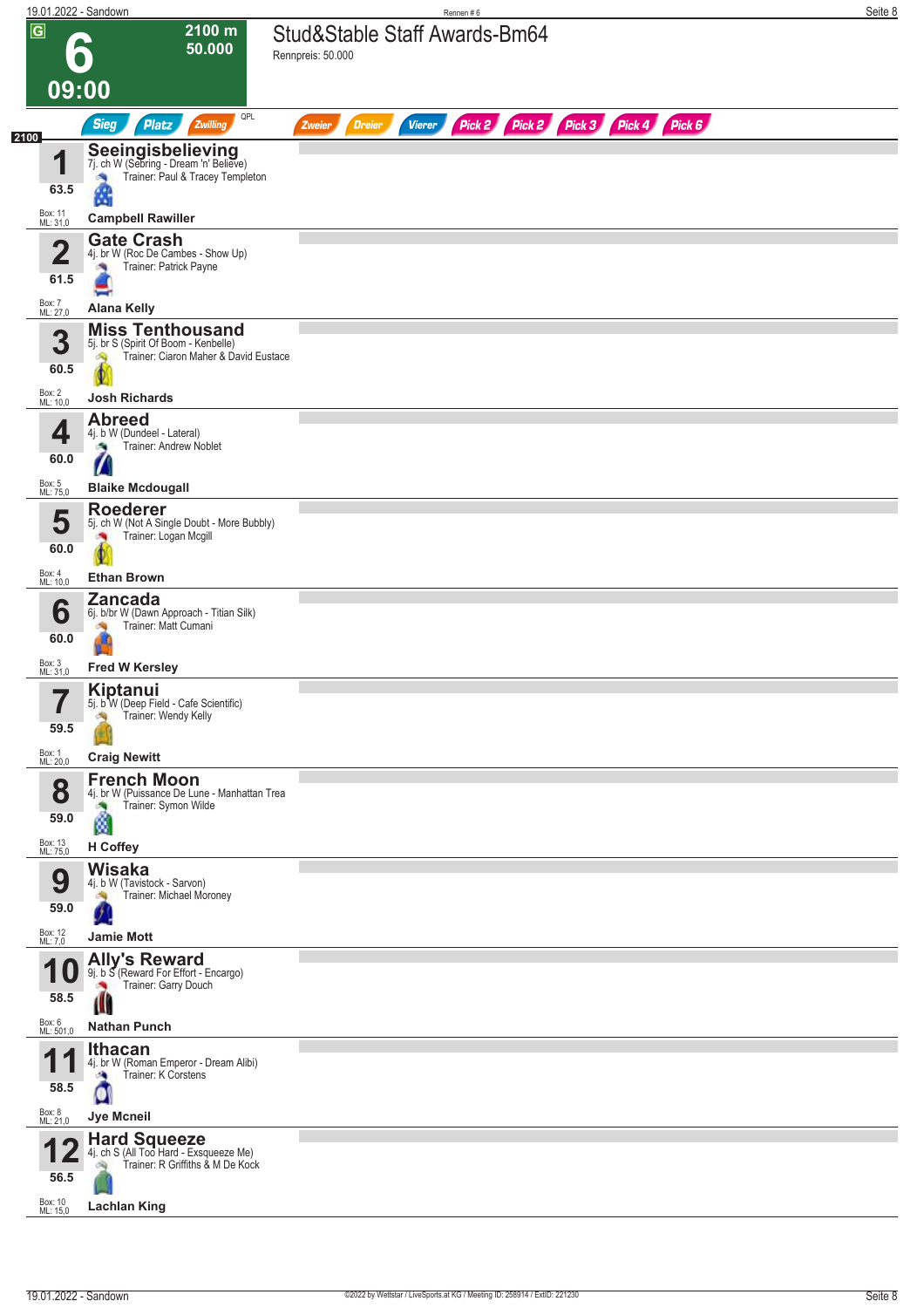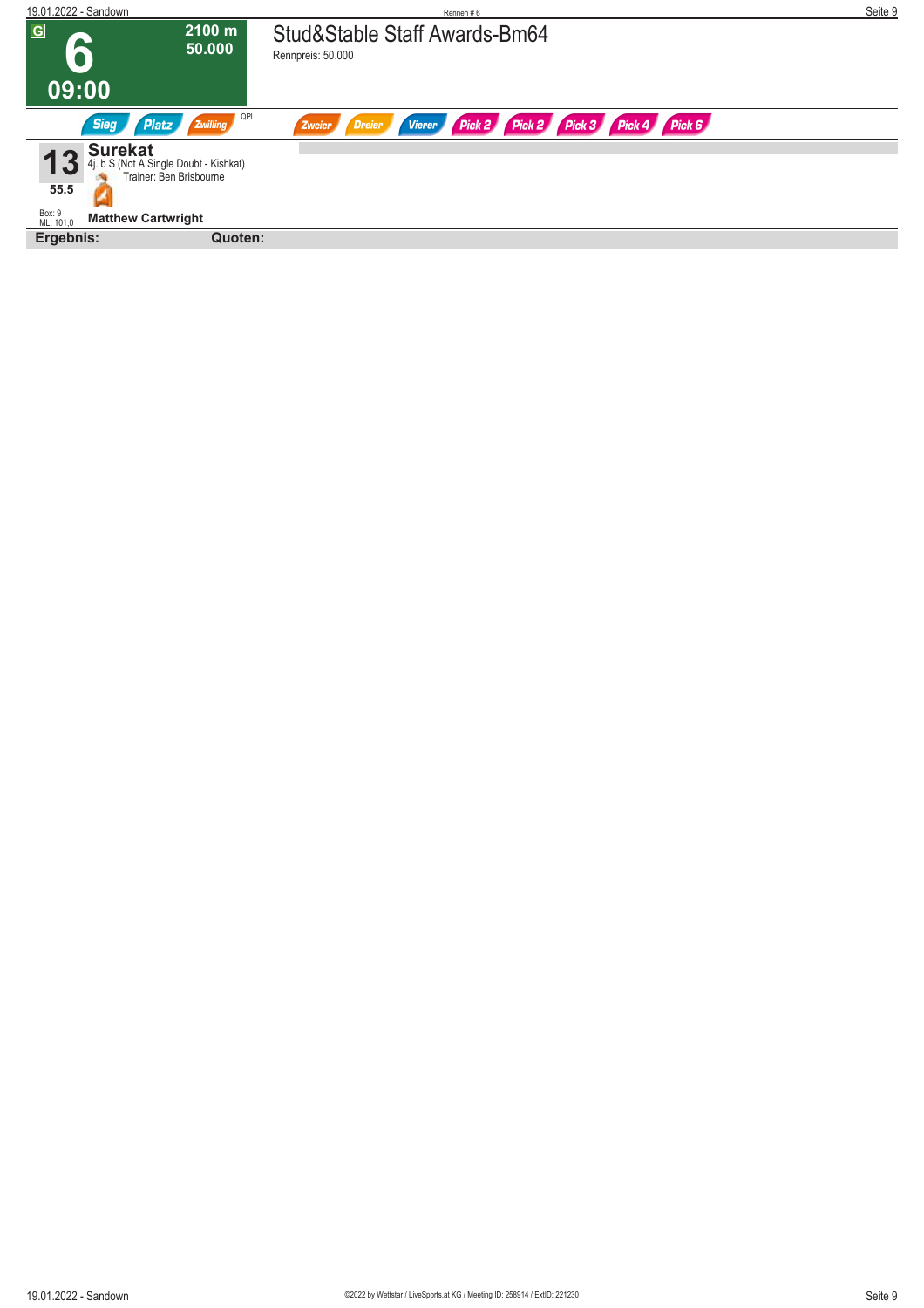|                |                             | 19.01.2022 - Sandown                                                                                | Rennen#7                                                                       | Seite 10 |
|----------------|-----------------------------|-----------------------------------------------------------------------------------------------------|--------------------------------------------------------------------------------|----------|
| $\overline{G}$ |                             | 1400 m<br>50.000                                                                                    | Ladbrokes Same Race Multi-Bm64<br>Rennpreis: 50.000                            |          |
|                | 09:25                       |                                                                                                     |                                                                                |          |
|                |                             | QPL<br><b>Sieg</b><br>Zwilling<br><b>Platz</b>                                                      | Pick 2 Pick 2 Pick 3 Pick 4 Pick 6<br><b>Dreier</b><br><b>Vierer</b><br>Zweier |          |
| 1400           | И<br>62.0                   | <b>Bellinger</b><br>4j. b/br W (Zoustar - Dora's Ready)<br>Trainer: Ben & Jd Hayes                  |                                                                                |          |
|                | Box: 6<br>ML: 13,0          | <b>Josh Richards</b>                                                                                |                                                                                |          |
|                | $\mathbf 2$<br>61.5         | <b>Barragunda</b><br>4j. b W (LAm Invincible - Teardrop Rock)<br>Trainer: Lloyd Kennewell<br>A<br>О |                                                                                |          |
|                | Box: 3<br>ML: 8,0           | <b>Mark Zahra</b>                                                                                   |                                                                                |          |
|                | 3<br>61.0                   | <b>Vasmee</b><br>5j. b W (Fastnet Rock - Mizzna)<br>Trainer: Nathan Dunn                            |                                                                                |          |
|                | Box: 7<br>ML: 7,0           | A Lynch                                                                                             |                                                                                |          |
|                | 4<br>60.5                   | <b>Unfair Dismissal</b><br>6j. ch W (All Too Hard - Up And Up)<br>Trainer: David Noonan             |                                                                                |          |
|                | Box: 5<br>ML: 31,0          | <b>Teodore Nugent</b><br><b>Kazio</b>                                                               |                                                                                |          |
|                | 5<br>60.0                   | 8j. b W (Foreplay - Winslet)<br>Trainer: Aaron Purcell                                              |                                                                                |          |
|                | Box: 12<br>ML: 71,0         | <b>Laura Lafferty</b>                                                                               |                                                                                |          |
|                | 6<br>60.0                   | Logan Street Lion<br>4j. b W (Tavistock - Napa Sky)<br>Trainer: Chris Waller<br>Q<br>v.             |                                                                                |          |
|                | Box: 4<br>ML: 33,0          | <b>Damien Thornton</b>                                                                              |                                                                                |          |
|                | 7<br>$\blacksquare$<br>59.5 | <b>Alessandro</b><br>6j. br W (Fiorente - Galivant)<br>Trainer: R Griffiths & M De Kock<br>×        |                                                                                |          |
|                | Box: 9<br>ML: 201,0         | <b>Lachlan King</b>                                                                                 |                                                                                |          |
|                | 8<br>59.0                   | <b>Hengroen</b><br>4j. b W (Camelot - Princess Aurora)<br>Trainer: Danny O'Brien                    |                                                                                |          |
|                | Box: 10<br>ML: 20,0         | Damian Lane<br><b>Victory Bay</b>                                                                   |                                                                                |          |
|                | 9<br>59.0                   | 3j. b W (So You Think - Clevedon Bay)<br>Trainer: Peter Moody<br>æ,                                 |                                                                                |          |
|                | Box: 1<br>ML: 42,0          | Jamie Kah                                                                                           |                                                                                |          |
|                | U<br>58.5                   | <b>Baglioni</b><br>4j. b W (Cluster - Sicilia)<br>Trainer: Greg Eurell<br><b>CALL</b>               |                                                                                |          |
|                | Box: 13<br>ML: 31,0         | <b>Ethan Brown</b>                                                                                  |                                                                                |          |
|                | и<br>58.5                   | <b>Island Joy</b><br>4j. b S (Hinchinbrook - Spirit Of Joy)<br>Trainer: Simon Zahra                 |                                                                                |          |
|                | Box: 11<br>ML: 51,0         | <b>Jamie Mott</b>                                                                                   |                                                                                |          |
|                | 58.0<br>Box: 8              | Oughton<br>3j. ch H (More Than Ready - La Fluorescent)<br>Trainer: Michael & Wayne & John Haw       |                                                                                |          |
|                | ML: 75,0                    | Jye Mcneil                                                                                          |                                                                                |          |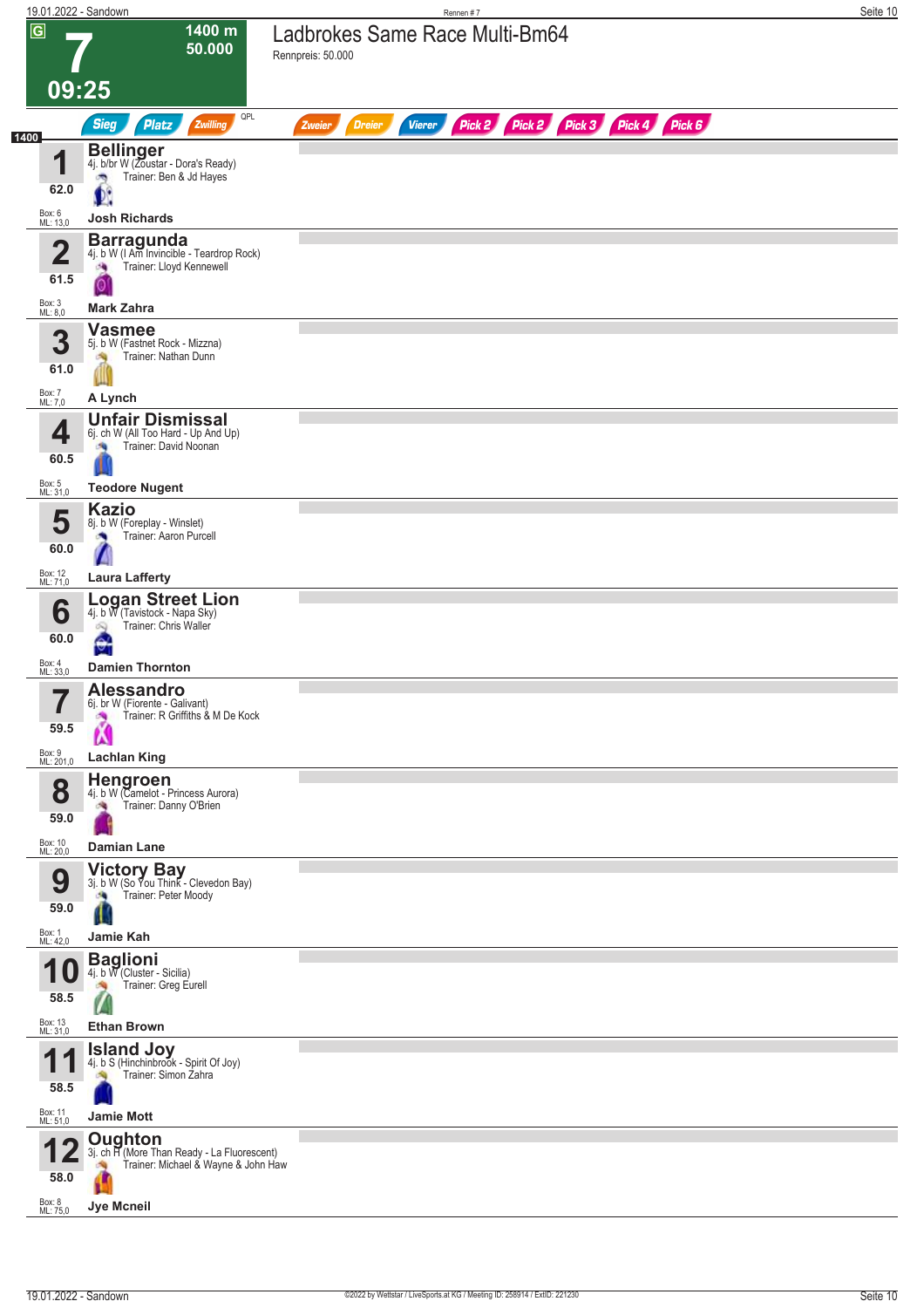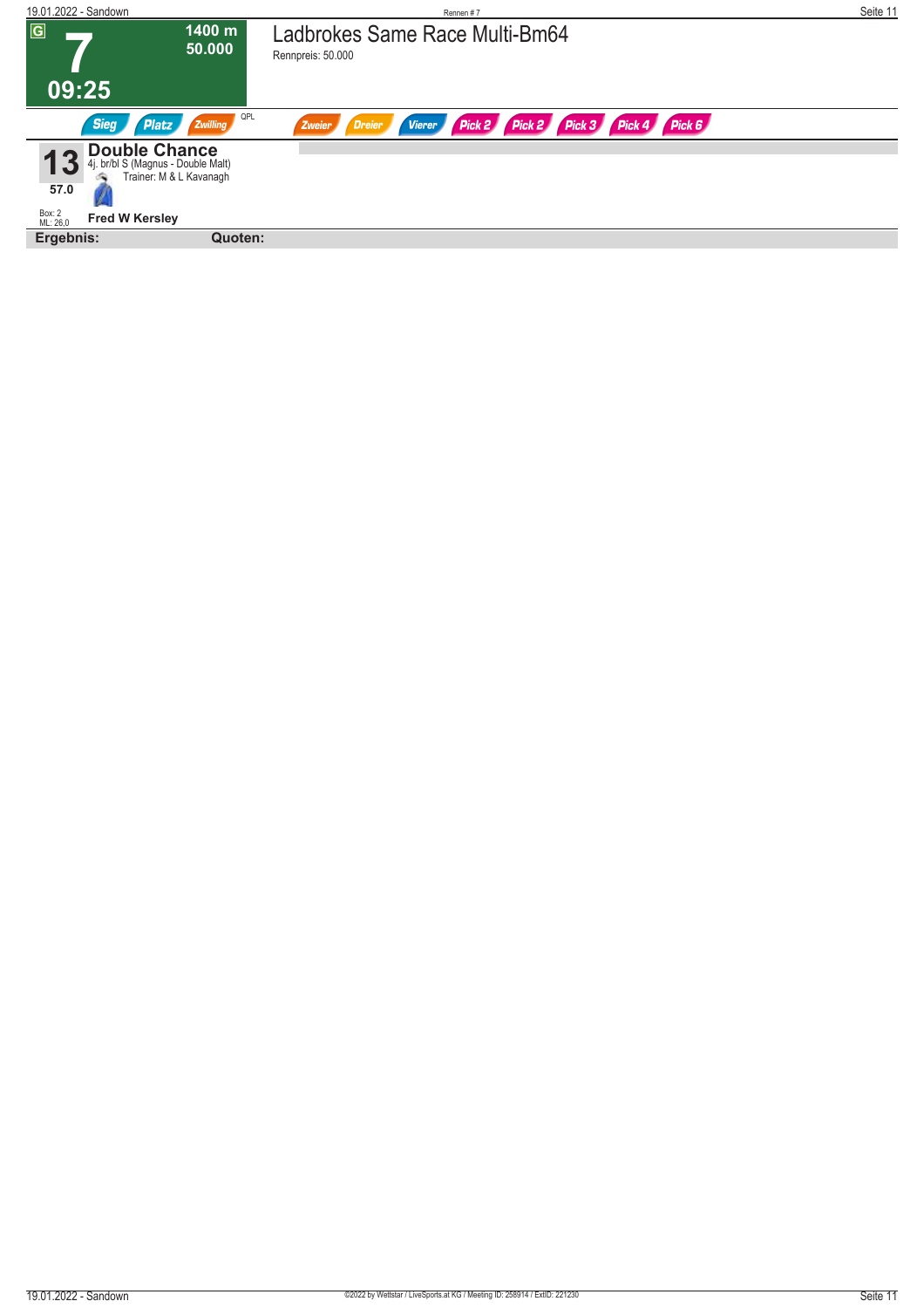|                     |                         | 19.01.2022 - Sandown                                                                                | Rennen #8                                                               | Seite 12 |
|---------------------|-------------------------|-----------------------------------------------------------------------------------------------------|-------------------------------------------------------------------------|----------|
| $\overline{G}$      | $\bullet$<br>09:50      | 1600 m<br>50.000                                                                                    | <b>Ladbrokes Withdrawals</b><br>Rennpreis: 50.000                       |          |
|                     |                         | QPL                                                                                                 |                                                                         |          |
| 1600                |                         | <b>Sieg</b><br>Zwilling<br><b>Platz</b>                                                             | Pick 2 Pick 3 Pick 4 Pick 6<br><b>Vierer</b><br><b>Dreier</b><br>Zweier |          |
|                     | и<br>Ш<br>61.5          | <b>Eluding</b><br>5j. br W (Toronado - Stealapipe)<br>Trainer: T & C Mcevoy                         |                                                                         |          |
| Box: 7<br>ML: 55,0  |                         | <b>Madison Lloyd</b>                                                                                |                                                                         |          |
|                     | $\overline{\mathbf{2}}$ | <b>Zachaz</b><br>7j. b W (Coats Choice - Zablinka)                                                  |                                                                         |          |
|                     | 61.5                    | Trainer: Ciaron Maher & David Eustace<br><b>STO</b><br>ø                                            |                                                                         |          |
| Box: 12<br>ML: 12,0 |                         | <b>Matthew Cartwright</b>                                                                           |                                                                         |          |
|                     | 3<br>61.0               | <b>Aesop</b><br>5j. b W (Make Believe - Sadima)<br>Trainer: Phillip Stokes<br>ôQ                    |                                                                         |          |
| Box: 4<br>ML: 13,0  |                         | <b>Ben Allen</b>                                                                                    |                                                                         |          |
|                     | 4<br>60.5               | <b>Ears The Barman</b><br>5j. b W (Ghibellines - Ears Carol)<br>Trainer: Phillip Stokes<br>۹<br>Ø   |                                                                         |          |
| Box: 15<br>ML: 14,0 |                         | <b>Lewis German</b>                                                                                 |                                                                         |          |
|                     | 5<br>60.0               | Vardani<br>5j. gr W (Charm Spirit - Visorama)<br>Trainer: Archie Alexander                          |                                                                         |          |
| Box: 16<br>ML: 9,0  |                         | <b>Declan Bates</b>                                                                                 |                                                                         |          |
|                     | 6<br>59.5               | <b>Chapel Lane</b><br>6j. b W (Statue Of Liberty - Fivecougarsthanks<br>Trainer: Darryl Karp<br>۰q  |                                                                         |          |
| Box: 10<br>ML: 31,0 |                         | Jye Mcneil                                                                                          |                                                                         |          |
|                     | 7<br>ı<br>59.5          | <b>Hasseltoff</b><br>5j. br W (Toorak Toff - Hoop)<br>Trainer: R Griffiths & M De Kock<br>S)        |                                                                         |          |
| Box: 2<br>ML: 44,0  |                         | Jamie Kah                                                                                           |                                                                         |          |
|                     | 8<br>59.0               | Jesta Dreama<br>8j. ch W (Bon Hoffa - Jest Dreamin')<br>Trainer: Wendy Kelly<br>ាង<br>U             |                                                                         |          |
| Box: 5<br>ML: 21,0  |                         | <b>Daniel Stackhouse</b>                                                                            |                                                                         |          |
|                     | 9<br>59.0               | <b>Mark Of The Man</b><br>4j. b W (Markaz - Wishing Chair)<br>Trainer: Aaron Purcell<br>鸿           |                                                                         |          |
| Box: 13<br>ML: 14,0 |                         | <b>Mark Zahra</b>                                                                                   |                                                                         |          |
| 4                   | 59.0                    | <b>Zimowy</b><br>6j. b S (Polanski - Winter Dawn)<br>Trainer: K & K Keys                            |                                                                         |          |
| Box: 3<br>ML: 41,0  |                         | <b>Thomas Stockdale</b>                                                                             |                                                                         |          |
| и                   | 58.0                    | <b>Agnelli</b><br>4j. ch W (Written Tycoon - Simply The Best)<br>Trainer: Chris Waller<br>OQ.<br>E. |                                                                         |          |
| Box: 9<br>ML: 19,0  |                         | <b>Brett Prebble</b>                                                                                |                                                                         |          |
| Box: 8              | 58.0                    | <b>Dimaggio</b><br>5j. b W (Deep Field - Uncommon)<br>Trainer: K Corstens                           |                                                                         |          |
| ML: 17,0            |                         | <b>Damien Thornton</b>                                                                              |                                                                         |          |